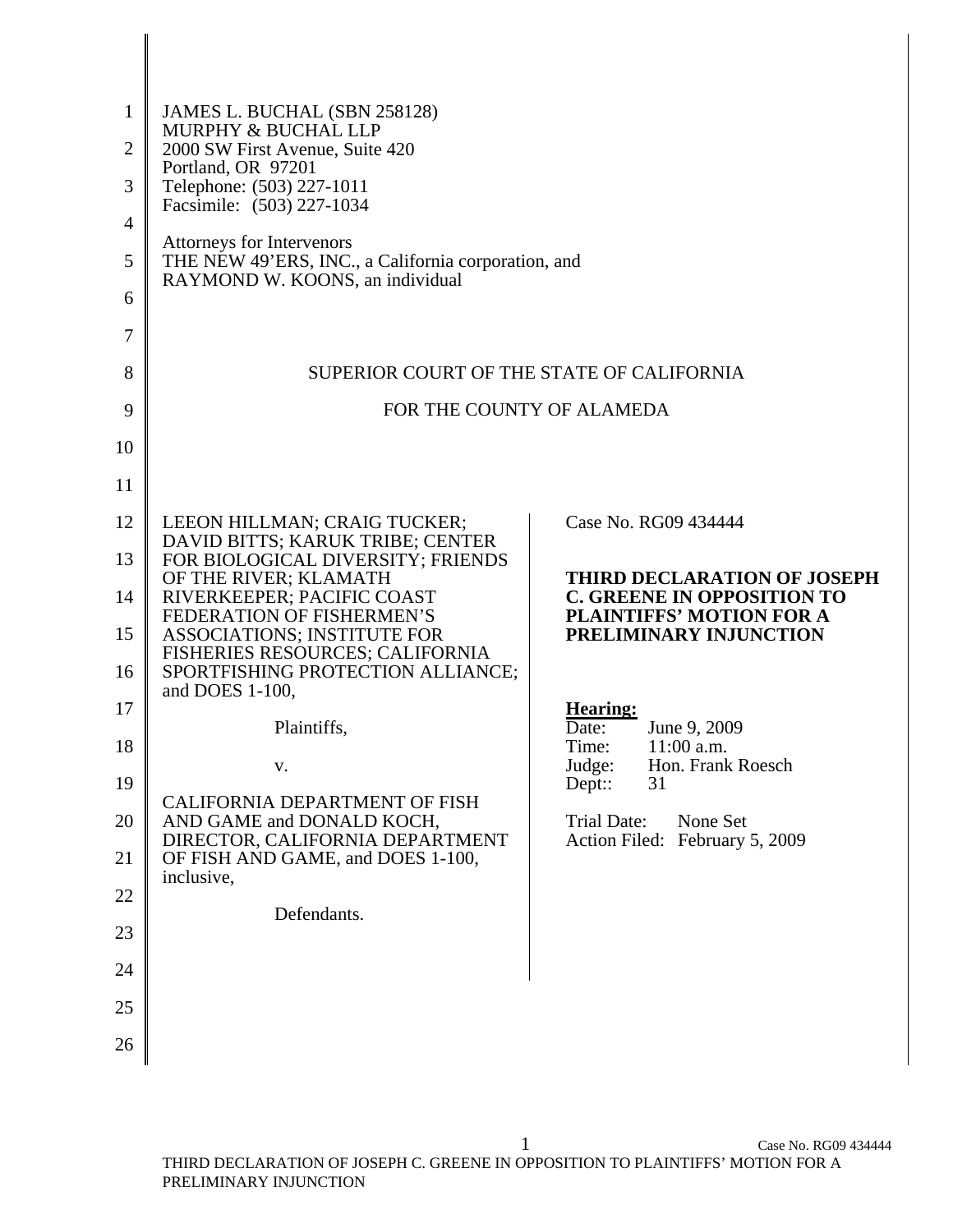1

Joseph C. Greene, being duly sworn, deposes and says:

2 3 4 5 1. I make this declaration to supplement the first and second ones filed May 17, 2005, and January 10, 2006, in Case No. RG05 211597 setting forth my qualifications and opinions concerning the impacts of suction dredge mining, so I will not repeat that testimony here. The testimony given in those earlier declarations remains true and correct as of this date.

6 7 8 9 10 11 12 13 2. Looking for gold in California streams and rivers is a recreational activity for thousands of state residents, and a part-time or full-time job for hundreds more. As these miners remove sediments, sands, and gravel from streams and former mine sites to separate out the gold, they are also removing mercury. This mercury is the remnant of millions of pounds of pure mercury that was added to California rivers by historic mining operations between 1850 and 1890. Modern day small-scale gold suction dredgers do not use mercury to recover gold during the operation of the dredge. Therefore, any mercury that would be found in their possession would be that which was extracted from the stream or river they are working.

14 15 16 17 3. Taking mercury out of streams benefits the environment. Efforts to collect mercury from recreational gold miners in the past, however, have been stymied due to perceived regulatory barriers. Disposal of mercury is normally subject to all regulations applicable to hazardous waste.

18 19 20 21 22 23 24 25 26 4. In 2000, EPA and California's Division of Toxic Substance Control worked in concert with other State and local agencies to find the regulatory flexibility needed to collect mercury in a simple and effective manner. In August and September 2000, the first mercury "milk runs" collected 230 pounds of mercury, most of which came from suction dredge miners. A Nevada County household waste collection event held in September 2000 collected about 10 pounds of mercury. The total amount of mercury collected was equivalent to the mercury load in 47 years worth of wastewater discharge from the city of Sacramento's sewage treatment plant or the mercury in a million mercury thermometers. This successful pilot program demonstrates how recreational gold miners and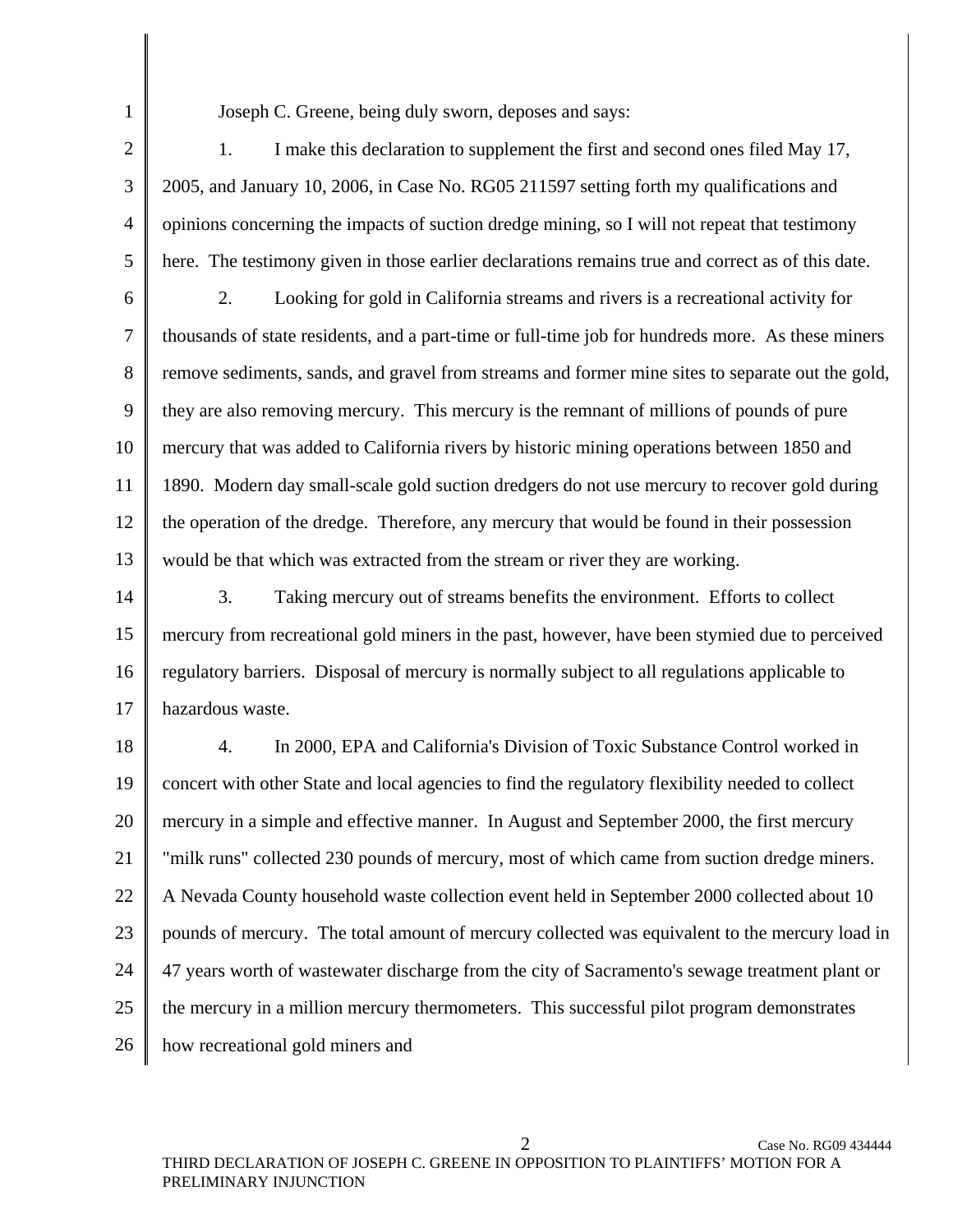government agencies can work together to protect the environment (US EPA, 2001).

1

2

3

5

4 5. In Washington State, over the past four years, the Resources Coalition and other small- scale miners associations have turned in 127 pounds of mercury and eight pounds of lead for safe disposal. This year, Ecology staff attended miners' rallies in Oroville and Monroe, explaining the state's program for proper disposal of lead and mercury.

6 7 8 9 10 11 12 6. In a September 18, 2007 news release from the Washington State Department of Ecology Brian Dick, a manager with Ecology's hazardous waste and toxics reduction program stated, "That is 127 pounds of mercury no longer contaminating Washington's waterways or being accidentally spilled". He continued, "The miners have responded with great enthusiasm and have worked with Ecology to get the word out to their members about our collection program." The results of this program further support the results of the 2000 EPA and California's Division of Toxic Substance Control program.

13 14 15 16 17 18 19 20 7. Mercury occurs in several different geochemical forms, including elemental mercury, ionic (or oxidized) mercury, and a suite of organic forms, the most important of which is methylmercury. Methylmercury is the form most readily incorporated into biological tissues and is most toxic to humans. The process of mercury removal by suction dredging does not contaminate the environment because small-scale suction dredging removes elemental mercury. Removal of elemental mercury before it can be converted, by bacteria, to methylmercury is an important component of environmental and human health protection provided as a secondary benefit of suction dredging.

21 22 23 24 25 26 8. A 2005 staff report published by the State Water Resources Control Board, Division of Water Quality has raised quite a stir in the environmental community. This report, which contains testing results unfit for publication in any peer-reviewed science journal, concludes that a 4-inch gold suction dredge captures only 98% of the mercury it sucks from the environment. It further states that portions of the 2% of mercury that escapes from the suction dredge is floured (*i.e.*, in small particles), and that such mercury may travel many miles downriver where it may settle and become available for biological action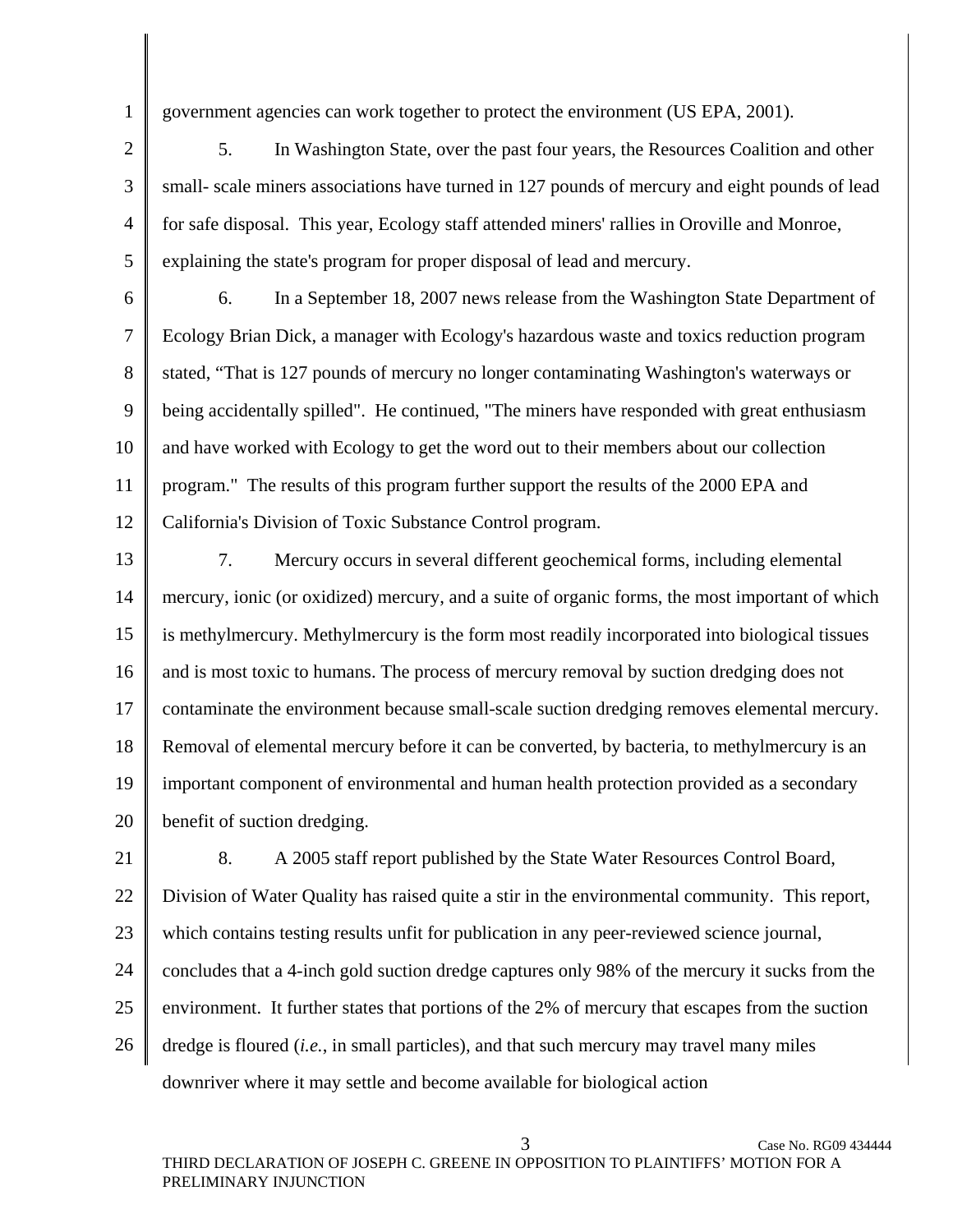1 2 3 4 by bacteria where it will be converted into methylmercury. I have reviewed this report in detail, and the parent material that was test-dredged in this study was already mercury contaminated; the researchers did not fully quantify the particle sizes of mercury in the sample. It seems obvious that the materials tested already contained floured mercury.

5 6

7

8

9. This is consistent with other literature in the field. For example, a report titled "Preliminary Report on Mercury Geochemistry of Placer Gold Dredge Tailings, Sediments, Bedrock, and Waters in the Clear Creek Restoration Area, Shasta County, California" (Ashley et. el., 2002), states: "Mercury in sediment and tailings is associated with fine size fractions".

9 10 11 10. Furthermore, the suggestion that the floured mercury, regardless of the source, would remain suspended for miles below the dredging site is not supported by any evidence of which I am aware, and is refuted by indirect evidence.

12

13

14

15

16

17

11. In 1997 a study of gold dredging impacts was undertaken in the Fortymile River, Alaska. In all of the suction-mined sites studied, dredges were operated by experienced miners. This study evaluated the impact of operations from 8- and 10-inch gold suction dredges. (Each 1-inch increase in the diameter of a dredge hose results in the doubling of the volume of material moved). In relation to the 4-inch dredge used in the California State Water Resources Control Board study, the Alaska 8-inch dredge moved 4-times more volume of material.

18 19 20 21 22 23 24 25 26 12. Sampling was performed at fixed transects above and below the dredge locations. At the site using the 8-inch dredge, "the primary effects of water chemistry were increased turbidity, total filterable solids, and copper and zinc concentrations downstream of the dredge. These variables returned to upstream levels within 80-160 m downstream of the dredge. The results from this sampling revealed a relatively intense, but localized, decline in water clarity during the time the dredge was operating. The impact of suction dredging on water clarity and heavy metal concentrations may be greater or lesser than we measured, depending on the type of material the dredge is excavating". Although mercury was not measured in this study the physical/chemical facts would indicate that suspended mercury would not travel farther than the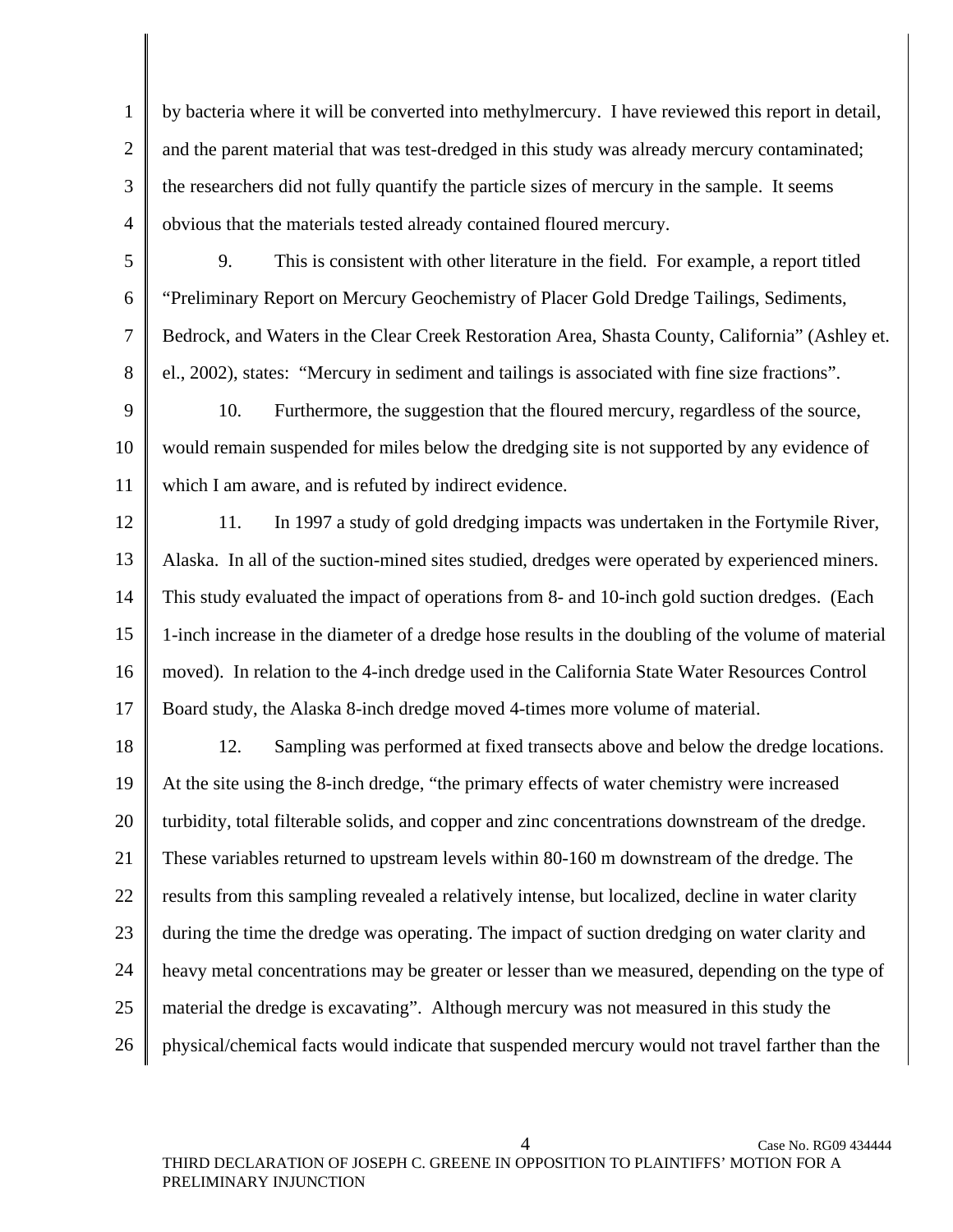measured plumes of this study (*e.g*., 8-inch dredge produced a plume from 80-160 m downstream of the dredge).

1

2

3 4 5 6 7 8 9 10 13. If we use copper and zinc as indicators of metals suspension within the water column we find that elevated concentrations fell to background concentrations 80-160 m downstream of the dredge. The density of copper and zinc are 8.94 and 7.14  $g/cm<sup>3</sup>$  respectively. The density of mercury is 13.534  $g/cm<sup>3</sup>$ . Therefore, all other things being equal, the greater density (weight) of mercury would insure that it would fall out of suspension sooner that copper or zinc. Also, all of these water quality samples were associated with a turbidity plume. Even if the metals were somehow associated with particulate matter or sediment within the plume the metals still returned to background concentrations within 80-160 m downstream of the dredge.

11 12 13 14 15 16 17 18 19 14. The CA State Water Resources Control Board staff report presented results from a study conducted in a well established mercury "hotspot" in the American River—that is, a place where relatively large quantities of mercury from historic gold mining operations has come to rest, at least temporarily. Such spots can persist for many years before river flows release the materials further downstream to form new hotspots. The effects of dredging into a mercury hotspot has little relevance to ordinary gold suction dredging along the many miles of rivers and streams throughout the Western States. Generally, miners occasionally find very small quantities of mercury in their collected materials. What mercury is collected is usually bound to (amalgamated with) other metals, including gold.

20 21 22 23 24 25 26 15. On balance, suction dredges provide a net environmental benefit by removing nearly all of any mercury they encounter. If not removed, such mercury will slowly but eventually migrate downstream, dredging or no dredging, to areas where it is more likely to be converted into methylmercury. To the extent that regulatory authorities would prefer to leave the mercury in place for removal by public agencies at public expense when and if such activity is a budget priority, they might require reporting of hotspots (many are already well-known) and forbid suction dredgers from operating in them. Inasmuch as public authorities have no better method to remove the mercury than suction dredges, this seems pointless.

I certify under penalty of perjury that the foregoing is true and correct.

Case No. RG09 434444 THIRD DECLARATION OF JOSEPH C. GREENE IN OPPOSITION TO PLAINTIFFS' MOTION FOR A PRELIMINARY INJUNCTION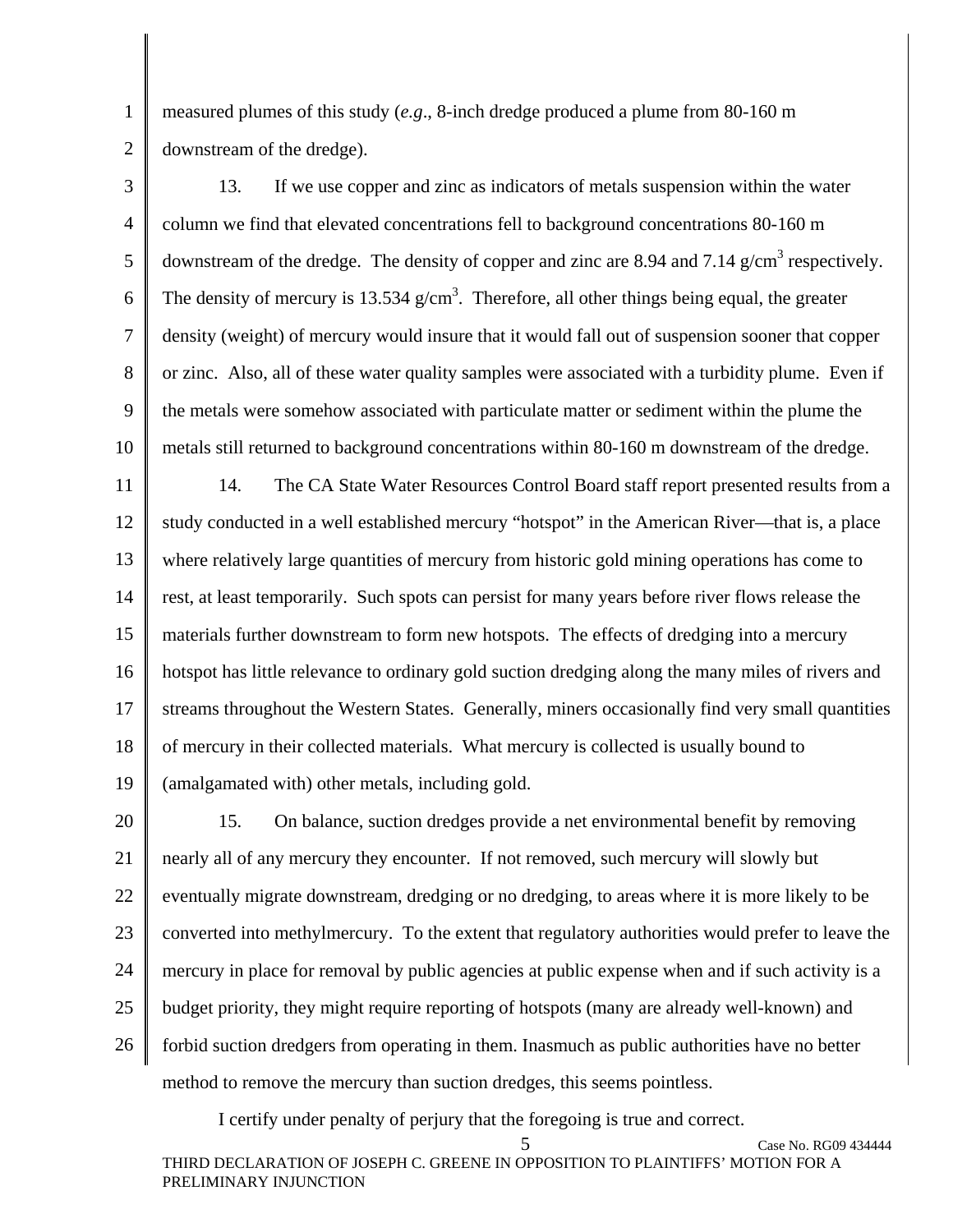|  |  |                | P.01<br>$\blacksquare$ AY $+ 16 - 2009$ 02:47 PM<br>5419295745                                                                                                                                                                                       |
|--|--|----------------|------------------------------------------------------------------------------------------------------------------------------------------------------------------------------------------------------------------------------------------------------|
|  |  |                |                                                                                                                                                                                                                                                      |
|  |  | 1              | Executed on May $\frac{1}{6}$ , 2009.                                                                                                                                                                                                                |
|  |  | $\overline{2}$ |                                                                                                                                                                                                                                                      |
|  |  | 3              | Progne<br>ه ۸<br>oseph C. Greene                                                                                                                                                                                                                     |
|  |  | 4              | <b>Research Biologist</b><br>U.S. EPA (RETIRED)                                                                                                                                                                                                      |
|  |  | 5              | <b>Literature Cited</b>                                                                                                                                                                                                                              |
|  |  | 6              | Ashley, R.P., J.J. Rytuba, R. Rogers, B.B. Kotlyar and D. Lawler, 2002, Preliminary Report on                                                                                                                                                        |
|  |  | 7<br>8         | Mercury Geochemistry of Placer Gold Dredge Tailings, Sediments, Bedrock, and<br>Waters in the Clear Creek Restoration Area, Shasta County, California, U.S.<br>Department of the Interior, U.S. Geological Survey, Menlo Park, CA. Open-File Report  |
|  |  | 9              | $02 - 401$                                                                                                                                                                                                                                           |
|  |  | 10             | Humphreys, R., 2005, Losses and Recovery During a Suction Dredge Test in the South Fork<br>of the American River. Staff Report, State Water Resources Control Board, Division of<br>Water Quality.                                                   |
|  |  | 11<br>12       | Prussian, A.M., T.V. Royer, and G.W. Minshall. 1999. Impact of Suction Dredging on Water<br>Quality, Benthic Habitat, and Biota in the Fortymile River, Resurrection Creek, and<br>Chatanika River, Alaska. U.S. EPA Report, Region 10, Seattle, WA. |
|  |  | 13             | US EPA, 2001. Mercury Recovery from Recreational Gold Miners.                                                                                                                                                                                        |
|  |  | 14             | http://www.epa.gov/region09/cross_pr/innovations/merrec.html                                                                                                                                                                                         |
|  |  | 15<br>16       | WA DOE, 2007, Miners Remove Gold Rush Mercury from Washington Streams.<br>Washington State Department of Ecology, Hazardous Waste and Toxics Reduction<br>Program, Yakima, Washington                                                                |
|  |  | 17             | http://www.ens-newswire.com/ens/sep2007/2007-09-18-096.asp                                                                                                                                                                                           |
|  |  | 18             |                                                                                                                                                                                                                                                      |
|  |  | 19             |                                                                                                                                                                                                                                                      |
|  |  | 20             |                                                                                                                                                                                                                                                      |
|  |  | 21             |                                                                                                                                                                                                                                                      |
|  |  | 22             |                                                                                                                                                                                                                                                      |
|  |  | 23             |                                                                                                                                                                                                                                                      |
|  |  | 24             |                                                                                                                                                                                                                                                      |
|  |  | 25             |                                                                                                                                                                                                                                                      |
|  |  | 26             |                                                                                                                                                                                                                                                      |
|  |  | 27             |                                                                                                                                                                                                                                                      |
|  |  | 28             |                                                                                                                                                                                                                                                      |
|  |  |                | Case No. RG09 434444<br>THIRD DECLARATION OF JOSEPH C. GREENE IN OPPOSITION TO PLAINTIFFS' MOTION FOR A<br>PRELIMINARY INJUNCTION                                                                                                                    |
|  |  |                |                                                                                                                                                                                                                                                      |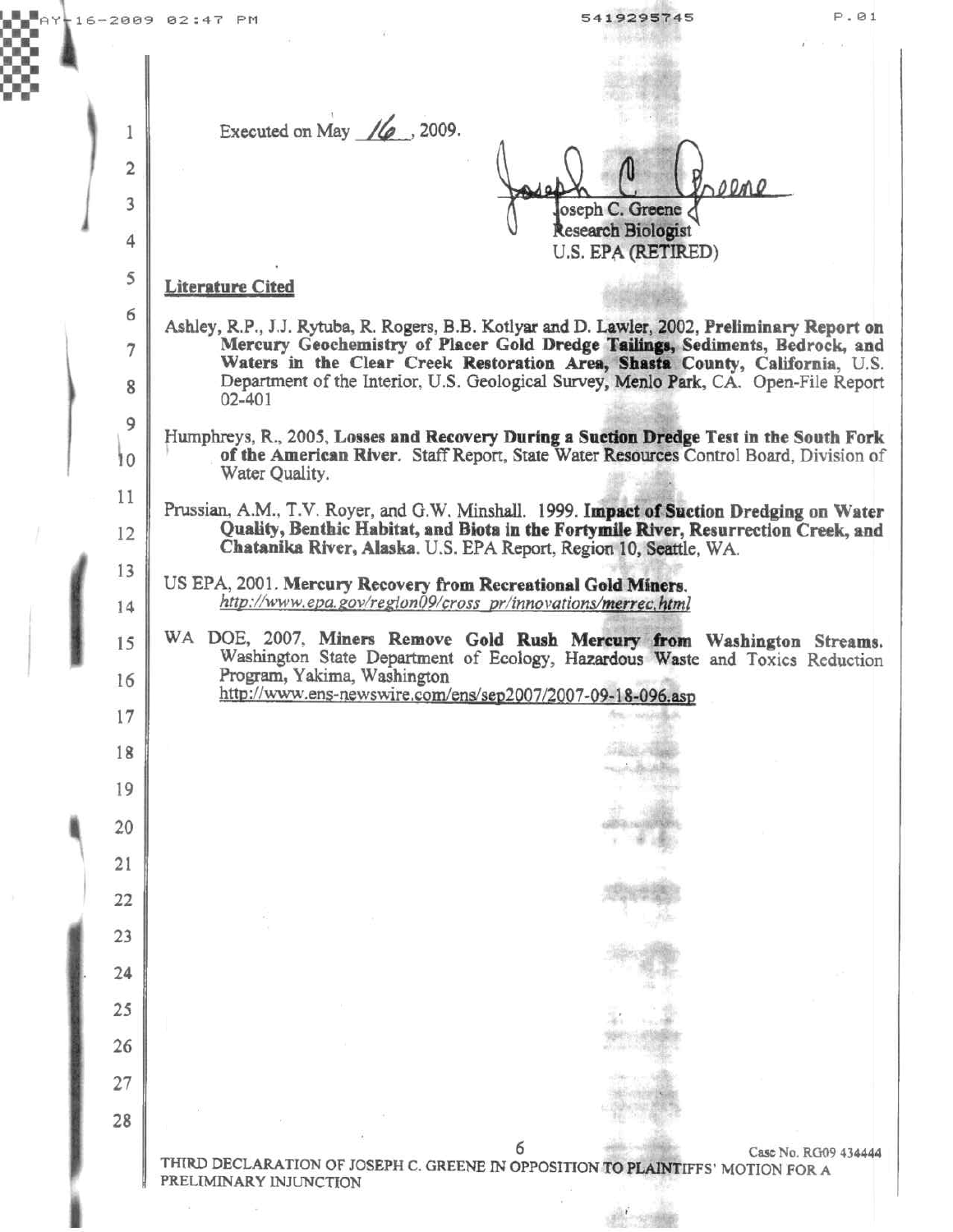| $\mathbf{1}$<br>$\overline{2}$ | PROOF OF SERVICE                                                                                                                                                                                                                                          |  |  |  |
|--------------------------------|-----------------------------------------------------------------------------------------------------------------------------------------------------------------------------------------------------------------------------------------------------------|--|--|--|
| $\ensuremath{\mathfrak{Z}}$    | I, Carole A. Caldwell, hereby declare under penalty of perjury under the laws of the State<br>of California that the following facts are true and correct:                                                                                                |  |  |  |
| $\overline{4}$<br>5<br>6       | I am a citizen of the United States, over the age of 18 years, and not a party to or<br>interested in the within entitled cause. I am an employee of Murphy & Buchal, LLP and my<br>business address is 2000 SW First, Suite 420, Portland, Oregon 97201. |  |  |  |
| $\overline{7}$                 | On May 18, 2009, I caused the following document to be served:                                                                                                                                                                                            |  |  |  |
| 8<br>9                         | THIRD DECLARATION OF JOSEPH C. GREENE IN OPPOSITION TO PLAINTIFFS'<br>MOTION FOR A PRELIMINARY INJUNCTION                                                                                                                                                 |  |  |  |
| 10                             | in the following manner:                                                                                                                                                                                                                                  |  |  |  |
| 11                             | (X)<br>(BY FEDERAL EXPRESS)                                                                                                                                                                                                                               |  |  |  |
| 12                             | (BY FIRST CLASS US MAIL)<br>( )                                                                                                                                                                                                                           |  |  |  |
| 13<br>14                       | (BY FAX)<br>$\lambda$                                                                                                                                                                                                                                     |  |  |  |
| 15                             | (BY E-MAIL)<br>(X)                                                                                                                                                                                                                                        |  |  |  |
| 16                             | See attached service list                                                                                                                                                                                                                                 |  |  |  |
| 17                             | I declare under penalty of perjury, under the laws of the State of California, that<br>the foregoing is true and correct, and that this Declaration was executed at Portland,                                                                             |  |  |  |
| 18<br>19                       | Oregon on May 18, 2009.                                                                                                                                                                                                                                   |  |  |  |
| 20                             |                                                                                                                                                                                                                                                           |  |  |  |
| 21                             | Carole A. Caldwell<br>Declarant                                                                                                                                                                                                                           |  |  |  |
| 22                             |                                                                                                                                                                                                                                                           |  |  |  |
| 23                             |                                                                                                                                                                                                                                                           |  |  |  |
| 24                             |                                                                                                                                                                                                                                                           |  |  |  |
| 25                             |                                                                                                                                                                                                                                                           |  |  |  |
| 26                             |                                                                                                                                                                                                                                                           |  |  |  |